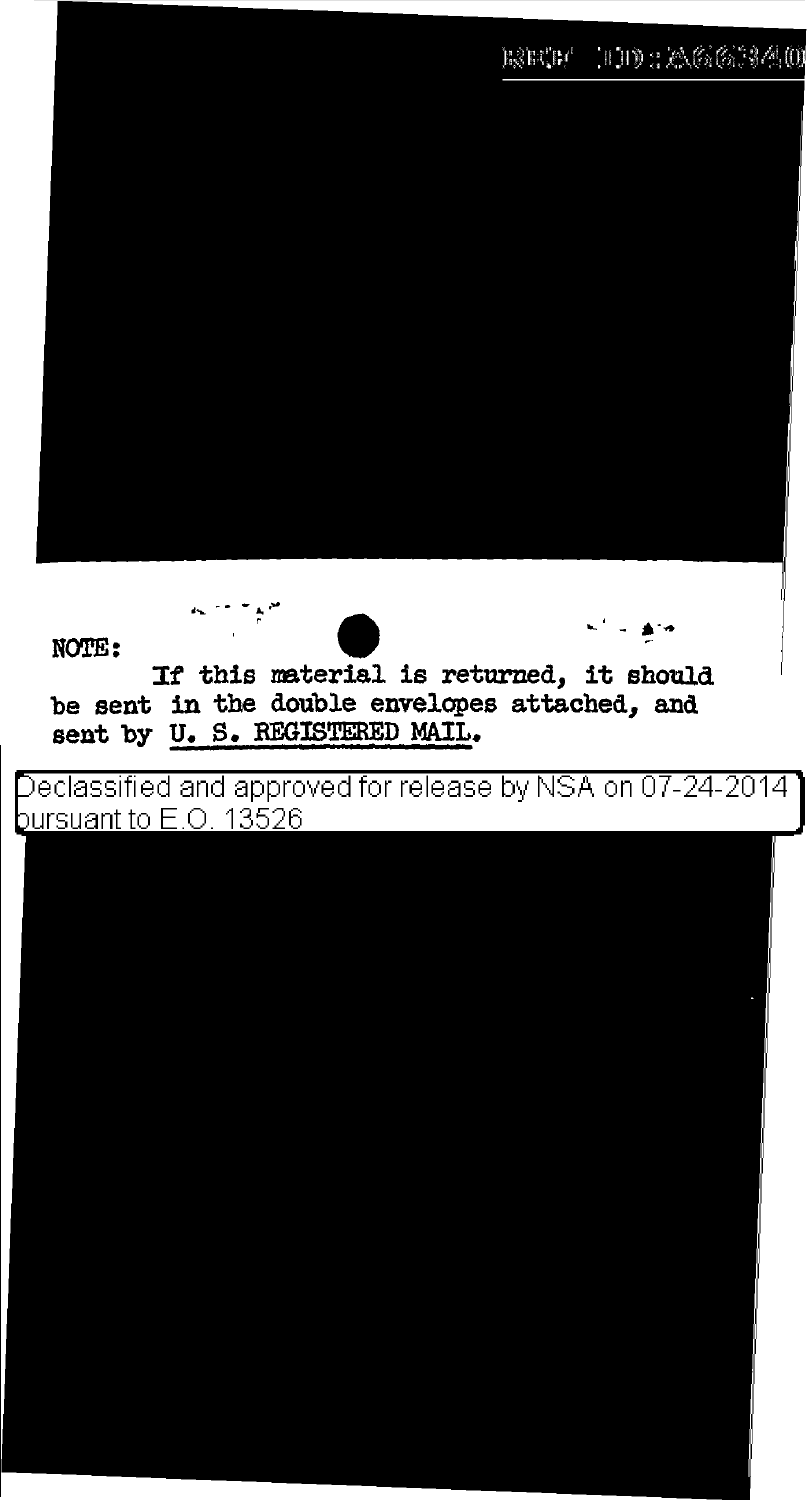**REF ID: A66340** FIDENT IA LOECURITY INFORMATION

> NATIONAL SECURITY AGENCY Washington  $25$ , D. C.

CONFIDENTIAL - SECURITY INFORMATION

NSA REGULATION  $11 - 3$ MIMBER

J

Conclosure

22 January 1953

EFFECTIVE UNTIL 1 FEPRUARY 1954 UNLESS SOONER PESCINDED OR SUPERSEDED

NATIONAL SECURITY ACENCY SCIENTIFIC ADVISORY BOARD

Paragraph

| Purpose <i>.</i>                        |  |  |  |  |   |  |  |  |  |     |  |
|-----------------------------------------|--|--|--|--|---|--|--|--|--|-----|--|
|                                         |  |  |  |  |   |  |  |  |  |     |  |
|                                         |  |  |  |  |   |  |  |  |  |     |  |
| Functions                               |  |  |  |  |   |  |  |  |  |     |  |
|                                         |  |  |  |  |   |  |  |  |  |     |  |
| Chairman                                |  |  |  |  |   |  |  |  |  |     |  |
| Membership                              |  |  |  |  | . |  |  |  |  | 6.  |  |
| Implementation of Board Recommendations |  |  |  |  |   |  |  |  |  |     |  |
|                                         |  |  |  |  |   |  |  |  |  |     |  |
| Executive Group for NSASAP Affairs      |  |  |  |  |   |  |  |  |  | 8.  |  |
|                                         |  |  |  |  |   |  |  |  |  | - 9 |  |
| Executive Secretary                     |  |  |  |  |   |  |  |  |  |     |  |
| Meetings                                |  |  |  |  |   |  |  |  |  | 10. |  |
|                                         |  |  |  |  |   |  |  |  |  |     |  |
|                                         |  |  |  |  |   |  |  |  |  |     |  |

1. PURPOSE - The purpose of this Regulation is to set forth the organization and functions of the National Security Agency Scientific Advisory Board (NSASAB), hereinafter called the Board.

2. GENERAL - This Board supersedes an organization which was established in March 1951 as the Special Cryptologic Advisory Group (SCAG) by the Research and Development Board (RDB), Department of Defense, at the suggestion of the Director of the Armed Forces Security Agency, now known as the National Security Agency. fundamental purpose in establishing SCAG was to assemble a specific group of outstanding technical consultants in certain fields of intorest to the National Security Agency (NSA), and thus provide a valuable source of advice and assistance in solving special problems in the cryptologic field.

MISSION - The Board will advise the Director of 3. NSA on scientific matters related to the fulfillment of the mission of this Agency and will report its recommendations directly to the Director. Individually, the members of the Board will serve as consultants, within their respective fields of science, to the various activities of NSA.

CONFIDENTIAL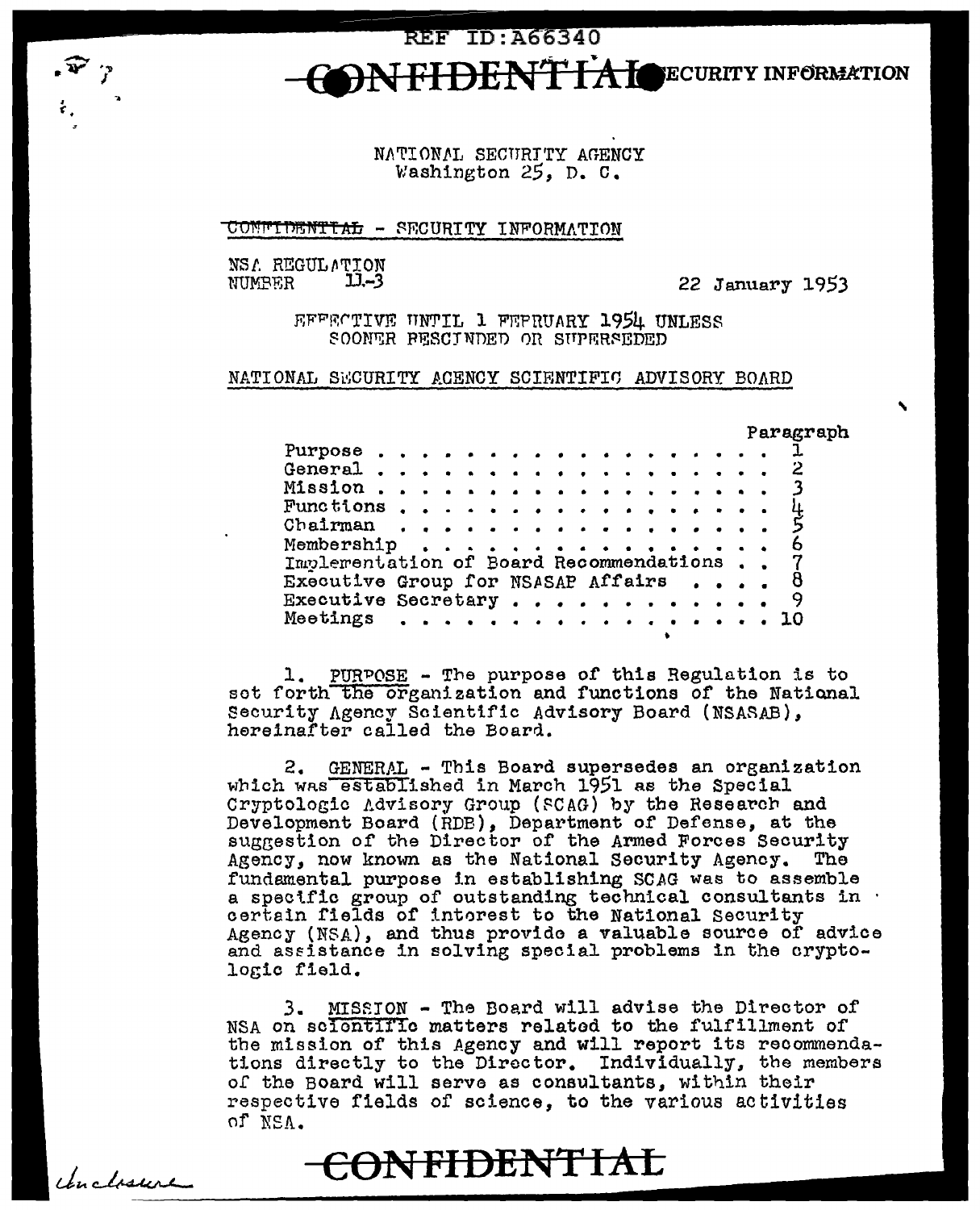



NSA REGULATION NUMBER 11-3 22 January 1953

 $\gamma$  . We are a

' • 'll

4. FUNCTIONS - In order to advise the Director concerning possible methods of solving rresent and future problems, and concerning ways and moans of increasing the technical competence of personnel and equipment assigned to the solution of these problems, the Board will:

a. Review all necessary dnta concerning the principal cryptologic problems now being attacked and important problems attacked in the past, together with methods proposed for the solut1-ons of these problems, results of applications of these rethods, and prediction of the problems which are likely to ariae in the future;

b. Bring to the attention of the Director scientific studies and developments which may be applicable to the solution of these problems, and ideas which may lead to solutions or progress toward solutions;

c. Suggest changes of emphasis in the efforts applied, so as to increase the expected gains;

d. Keep the Director informed of the latest studies and developments in various scientific fields of interest to NSA, make recommendations on particular lines of endeavor on which FSA should place emphasis, and assist the Director in establishing contacts wich leaders and agencies in these fields;

- e. When requested by the Director:
	- (1) Survey laboratory, testing, and processing equipment, advising the Director on their adequacy;
	- (2) Evaluate the application of scientific effort on NSA problems;
	- $(3)$ Survey current and projected technical educational programs, review their adscuacy, and recommend appropriate courses of study consistent with the most advanced thinking in various fields of science and research;
	- (4) Advise the Director concerning desirable increases in his technical assets (subject to limitations imposed by portinent regulations and available means) by specific suggestions concerning:

**CONFIDENTIAL**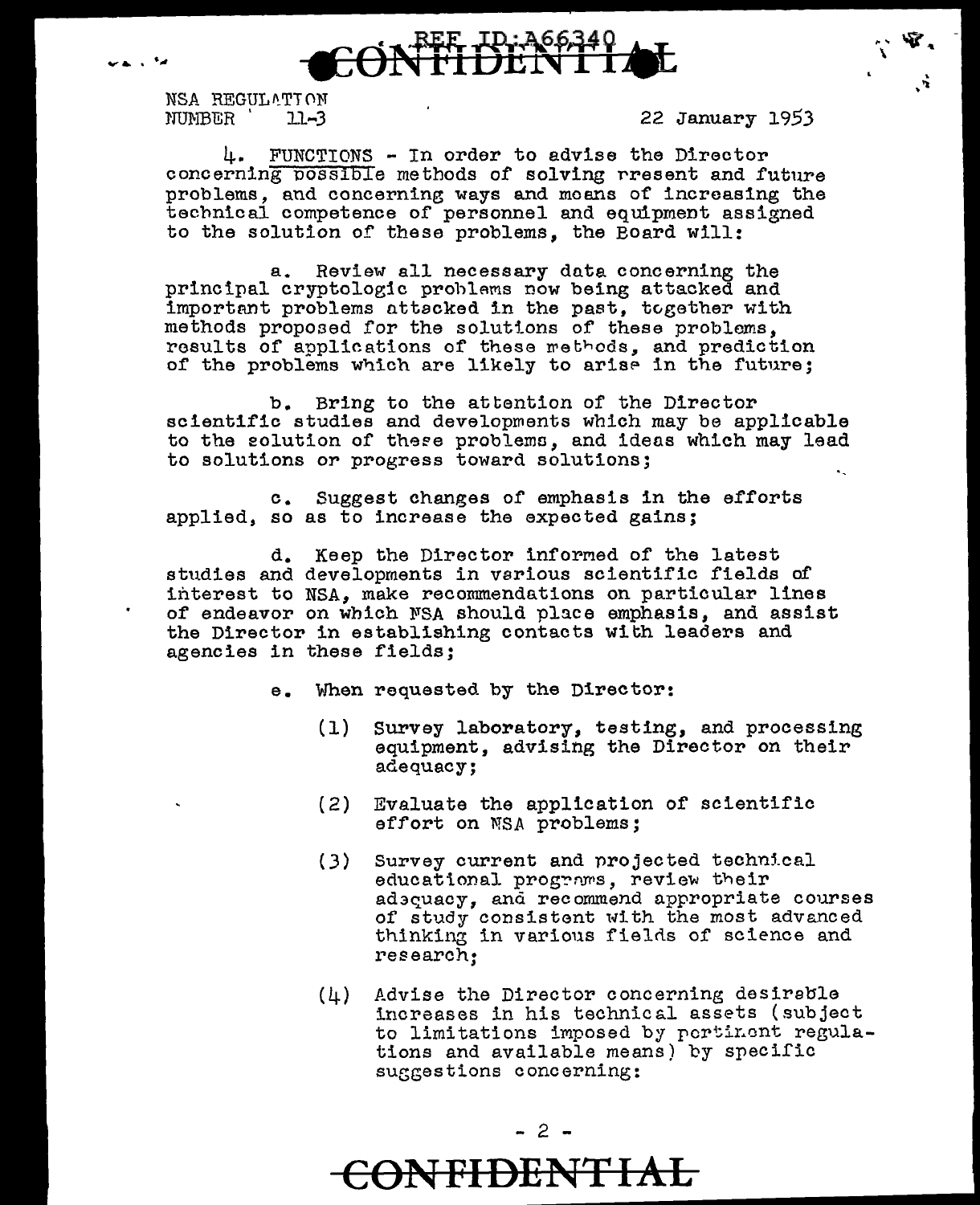



NSA REGULATION  $11 - 3$ NUMBER

22 Januery 1953

- (a) Rocruitmont of scientific personnel:
- (b) Improvement in working conditions:
- (c) Equipment which should be acquired;
- Act as consultents, individually or in  $(5)$ groups, to various activities of NSA:

f. Prepare an annual report to the Director setting forth an account of the activities of the Board. including an evaluation of the contributions of the members acting individually and as a Board.

5. CHAIRMAN - The Chairman of the Board will be designated by the Director and will continue as Chairman at the discretion of the Director.

6. MEMPERSHIP - The permanent members of the Poard will be appointed by the Director. The term of the appointment of the members will be at the discretion of the Director. Members will be selected from outstanding men in the various fields of science of interest to NCA. The Chairman may apportion the membership among appropriate technical panels and committees to facilitate studying assigned problems and administering Board business. From time to time, for special purposes, the Director may appoint outside scientists to serve as members of ad hoc committees or panels of the Board.

IMPLEMENTATION OF POARD RECOMMENDATIONS - In all 7. cases the Director will notify the Chairman of the Board of action taken on Board recommendations.

8. EXECUTIVE GROUP FOR BOARD AFFAIRS -

a. An Executive Group for Board Affairs (EXSAB) will be established within NSA to conduct effective and necessary liaison with members of the Board, and to assist in the operation of the Board.

b. The membership of EXSAP will be determined by the Director.

 $c_{\bullet}$ The Chairman of EXSAB will have the following responsibilities, and will be assisted as required by the other members of the Group:

> $(1)$ Preparing presentations to the Board, including visits to activities with which it may be concerned:

## **CONFIDENTIAL**